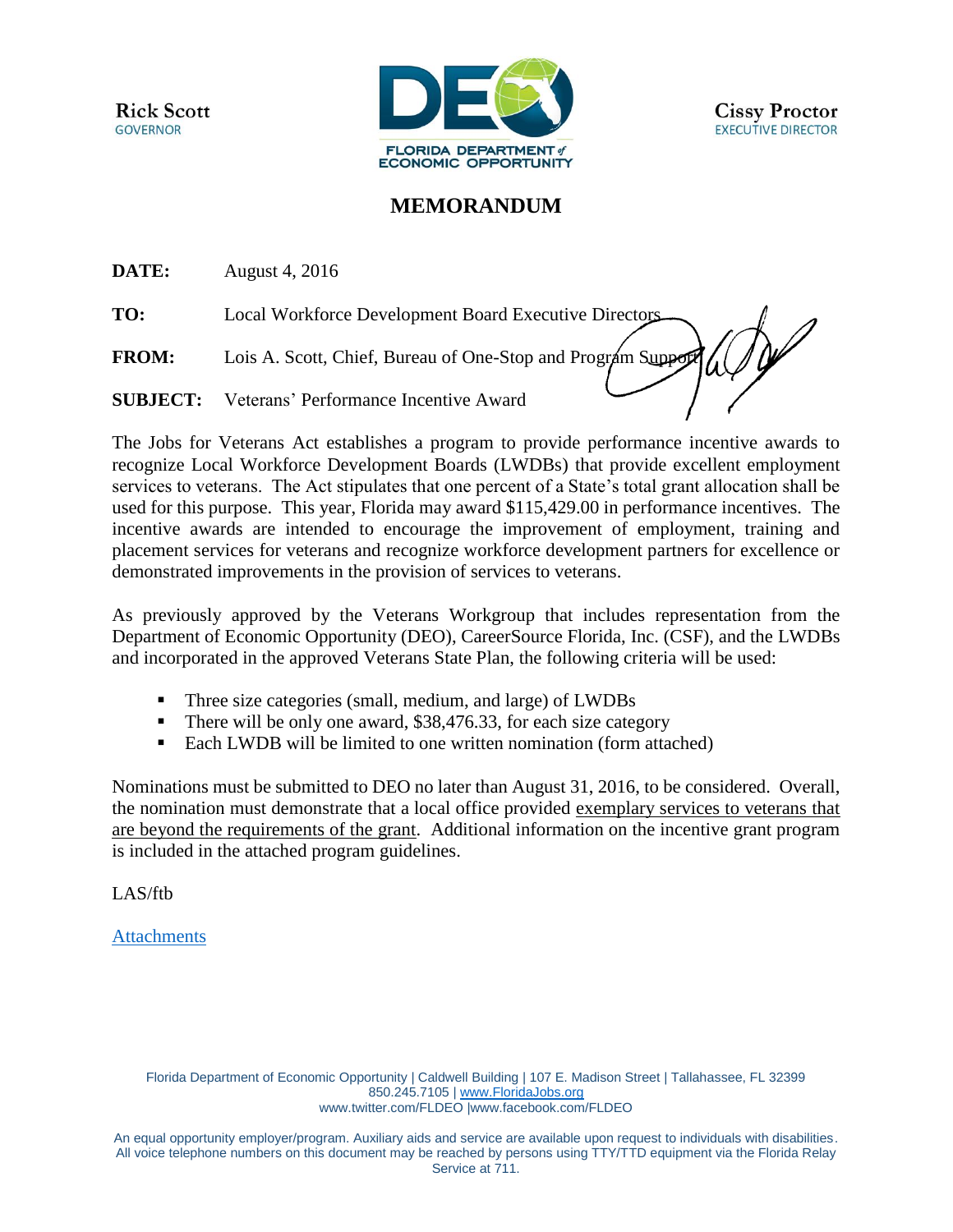## **Veterans' Incentive Award Program Guidelines**

**Period of Performance:** July 1, 2015 to June 30, 2016

## **Number of Nominations per Regional Workforce Board:** One

**Nominations must be submitted:** No later than August 31, 2016

## **Suggested Criteria to be used to Evaluate One-Stop Centers and other Service Delivery Points:**

#### **1. Productivity**

- \_\_\_\_ Veterans/Disabled Veterans Entered Employment
- \_\_\_\_ Placement of Homeless Veterans
- \_\_\_\_ Enrollment of Veterans/Disabled Veterans in Training
- \_\_\_\_ Placement of VR&E (Chapter 31) Special Disabled Veterans
- \_\_\_\_ Other

### **2. Veterans ' Advocacy**

- Participation in Veterans' Stand Downs
- \_\_\_\_ TAP Programs
- \_\_\_\_ Employer Marketing
- \_\_\_\_ Veterans' Homeless Programs
- \_\_\_\_ Community Services for Veterans, especially those with Significant Barriers to Employment

\_\_\_\_ Veterans' Job Fairs

\_\_\_\_ Special Projects

\_\_\_\_ Outreach to Promote Service to the Veterans Population (Including National Guard & Reserves)

- \_\_\_\_ Community Involvement (Veterans' Organizations, Chambers of Commerce etc.)
- \_\_\_\_ Personal Achievement (letters of appreciation, receipt of awards, etc.)

\_\_\_\_ Exceptional Performance on any Project that Directly Affects Veterans, Including Other Activities Locally Created and Developed by the Career Center

\_\_\_\_ Other

#### **Selection Process:**

A state level selection committee of representatives from the DEO, the Florida Department of Veteran Affairs (FDVA), CSF, and Veterans Employment and Training Service (VETS) will review nominations and make the award selections. The approved nomination form (attached) will be utilized in the consideration for awarding the funds. Awards will be made in September 2016.